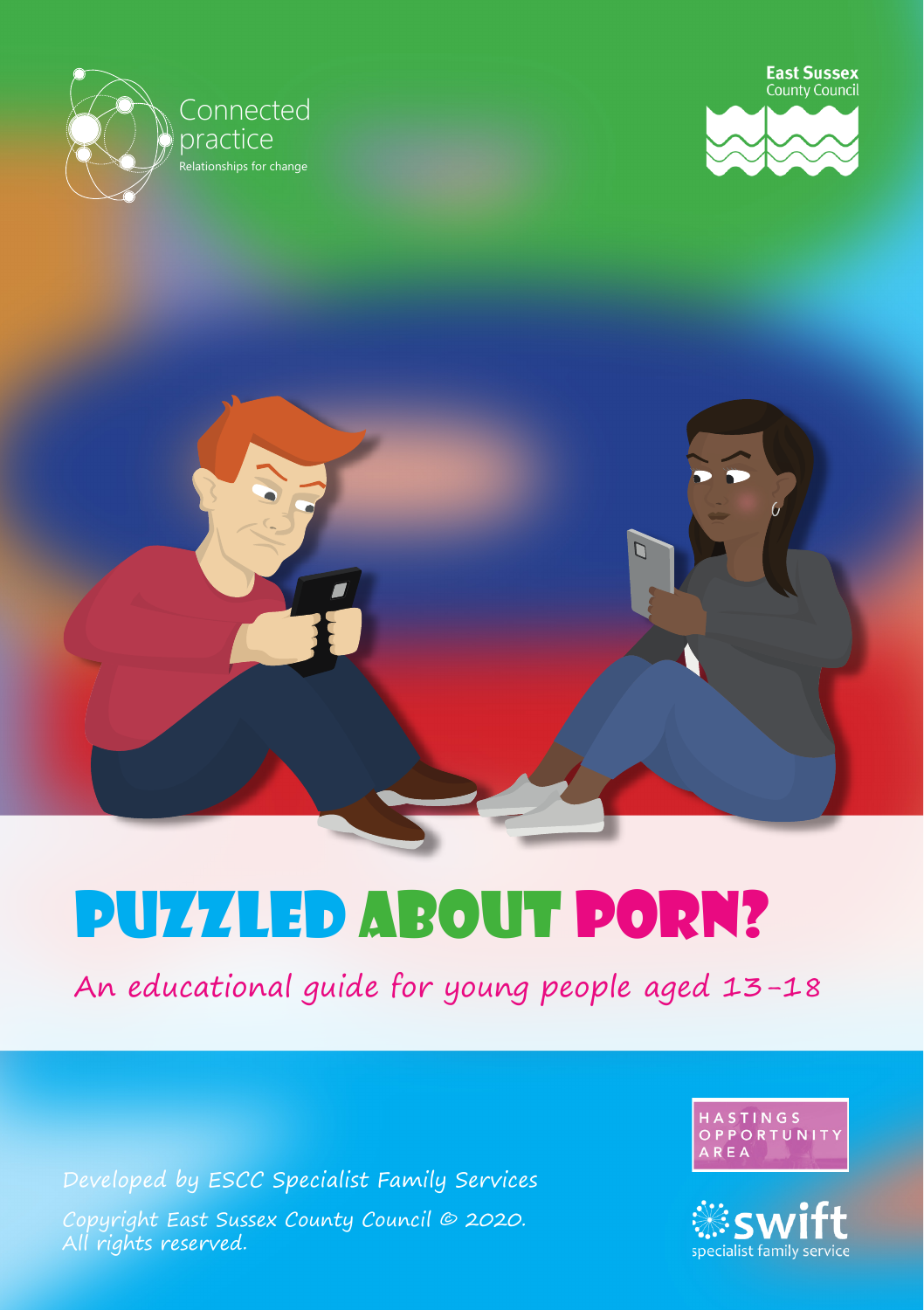Puzzled about porn?

## **attraction?**

Pornography can be fun to watch on your own or in a relationship

It may help you learn about **compar** different sexual practices and positions

It may increase your confidence within relationships

It could help you explore your body and what you like and don't like about sex

However…

### **Buff bods and busty babes**

The actors in pornography probably don't look like you

They are chosen for how they look and may have muscly bodies and large breasts

They may have had surgery to make their penis or breasts bigger or removed their body hair

> If someone cares about you, they won't care what you look like

#### **Expectation vs reality**

**What's the** 5 not everyone likes this **Pornography can make you think that some sexual practices, such as anal sex and ejaculating on someone is very common but** 

> **Being confident and knowing what you like and don't like in sexual relationships takes time**

pornography - a guide **For most people, sex is something that happens in private between two people**

> **Pornography may show that orgasms only happen to men or that sex is over once the man has ejaculated whereas sex should be an enjoyable experience for all involved**

> > **It's an act!**

 $\Gamma$ 

Porn stars are actors

Porn scenes are often exaggerated

Some of it is fake

It is edited together to show the 'best bits' and leave out the awkward bits!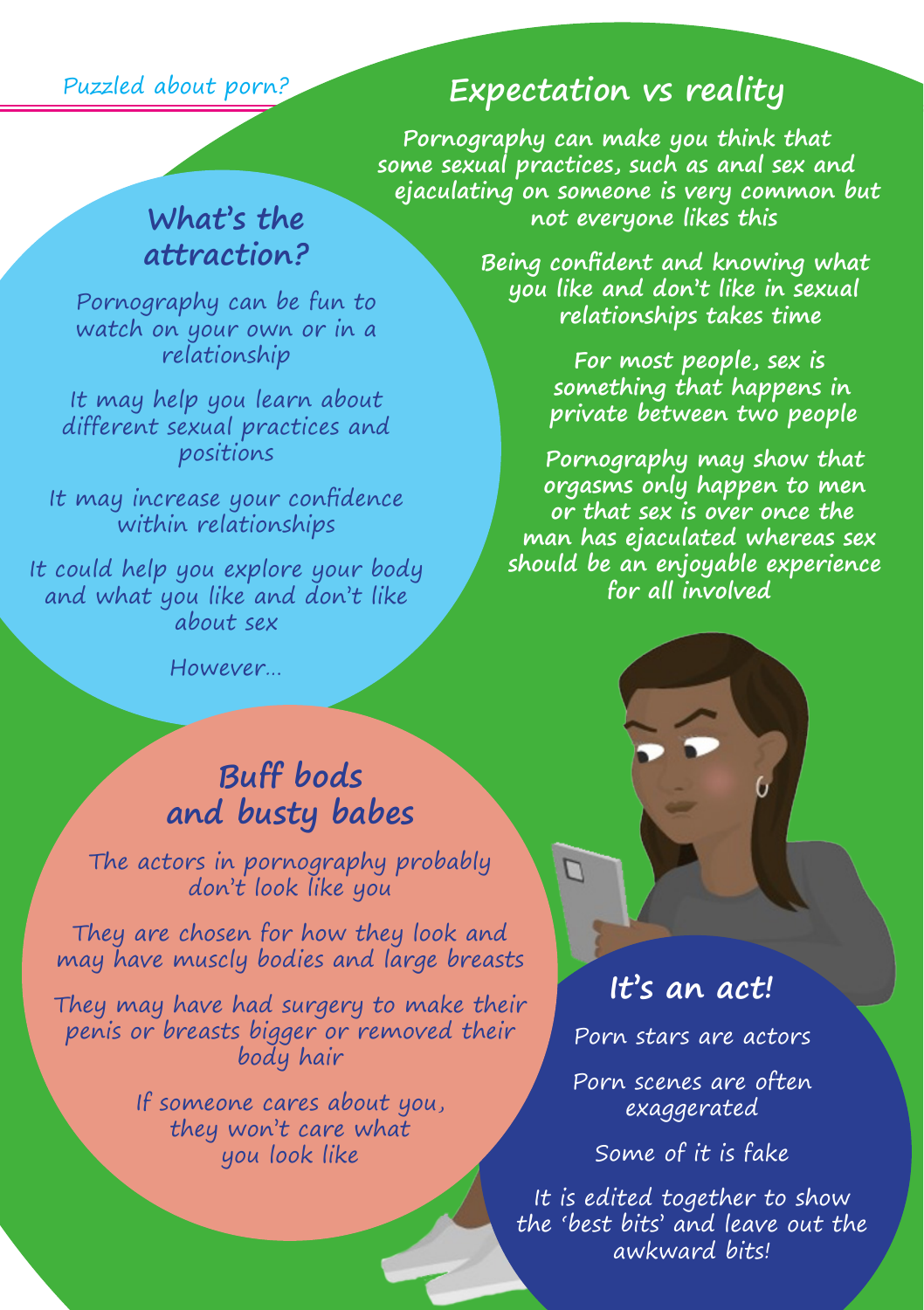#### **Consent**

## **The risky bit - did you know?**

**Young people who keep watching pornography report less negative feelings about it the more they watch it and addiction to pornography can be like addiction to alcohol and drugs**

**Research has shown that addiction to pornography or watching it a lot may lead to problems with getting or keeping an erection**

**Viewing pornography has been found to affect children and young people's understanding of risk and danger and may lead them to make poor decisions about sexual behaviour and relationships**

**Research has shown that if boys are regularly viewing pornography, they may be more likely to pressure someone to carry out intimate and sexual acts**

**Watching pornography a lot may be associated with feelings of guilt, shame and mental health difficulties, like anxiety, sleep problems, loneliness and depression.**

This means asking permission to do something!

It is very important and pornography does not always show this

It can be confusing because there isn't always an exchange of words such as 'yes' and 'no'

If you do not get consent, you are breaking the law

#### **Condoms**

These can be a rare sight in pornography

Condoms are very important for protection against pregnancy and STI's

Porn actors have very regular check ups for STI's

#### **Gender myths and attitudes**

Pornography can sometimes be negative about women.

Sometimes pornography can show women not taking part in sex and that sex acts are done to them, not with them.

happen in real life unless the other<br>person saus this is ok. Some pornography can show men being rough which should not person says this is ok.